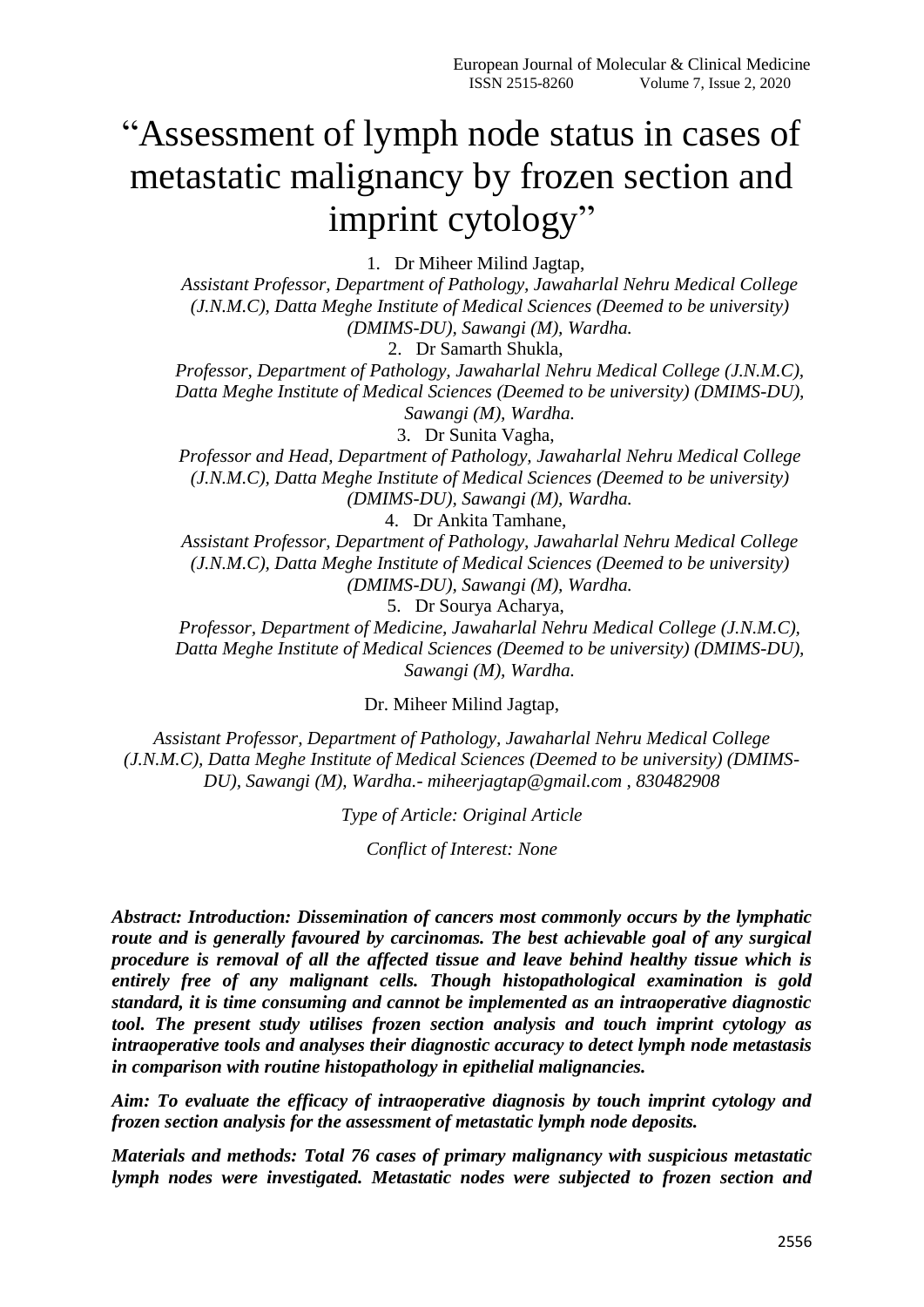*touch imprint cytology and these findings were compared with routine histopathology and the sensitivity, specificity, positive predictive value, negative predictive value and accuracy were calculated.*

*Results: The sensitivity, specificity, positive predictive value, negative predictive value and diagnostic accuracy of frozen section was found to be 97.30%, 100%, 100%, 97.5% and 98.68%. The values of the same parameters for imprint cytology was found to be 75.68%, 100%, 100%, 81.25% and 67% respectively.*

*Conclusions: Frozen section analysis proved superior to imprint cytology in detecting lymph node metastasis intraoperatively. Apart from detecting the presence of metastasis, frozen section is able to provide details regarding micro-metastasis, macro-metastasis and perinodal fat invasion. This study predominantly evaluated epithelial malignancies and thus proves the utility of these two intraoperative modalities in them. It also opens new avenues for research pertaining to the utility of these modalities in various malignant mesenchymal tumours.*

*Keywords: metastasis, touch imprint cytology, frozen sections, intraoperative diagnosis, carcinomas, histopathology.*

#### **INTRODUCTION:**

The term metastasis is used to imply the migration and spread of cells with malignant potential from the primary tumour to surrounding tissues or distant organs. Initial detachment, intravasation, evading the formidable enforcers of the immune system and extravasation at different sites constitute the metastatic cascade. Cancers, owing to multiple genetic mutations are able to create a fertile soil favouring angiogenesis leading to formation of metastatic tumours **[1][2][3]** . Dissemination of cancers most commonly takes place through the lymphatic route which is mainly favoured by carcinomas and occasionally by sarcomas. Presence of metastasis greatly influences the staging, treatment and the disease prognosis <sup>[4]</sup>. Any surgical procedure should focus on removal of all the affected tissue and leaving behind healthy tissue. Affected tissue left behind increases the chances of local recurrence and repeat surgery. Routine histopathological evaluation (HPE) is the gold standard but it is time consuming and can't be implemented as an intraoperative tool. Complete lymph node dissection and negative surgical margins are considered as best curative treatment for cancer. Frozen section analysis (FSA) and touch imprint cytology (TIC) can be used intraoperatively to evaluate metastatic lymph nodes and consult the operating surgeon on which therapeutic modality to opt for. It is vital that the operating surgeon is aware of the neoplastic status of the affected tissue and/ or organ and the extent of it's spread to modulate the surgical treatment <sup>[4]</sup>. Present day surgical procedures mainly in the rural setup are based on preoperative investigations. The use of a reliable intraoperative diagnostic tool is almost always lacking. This fact highlights that there is a research gap pertaining to the utility of intraoperative diagnosis in the management of malignant neoplasms. Keeping the above facts in mind, the present study made an attempt to analyse the accuracy of FSA and TIC as compared to routine HPE for assessing the metastatic lymph node deposits.

The rationale behind the present study was to analyse the effectiveness of intraoperative evaluation by FSA and TIC to detect metastatic lymph node deposits in comparison to routine, gold standard HPE. Hence, in the present study, the alternate hypothesis was that the findings obtained on FSA and TIC should directly correlate with those of routine HPE.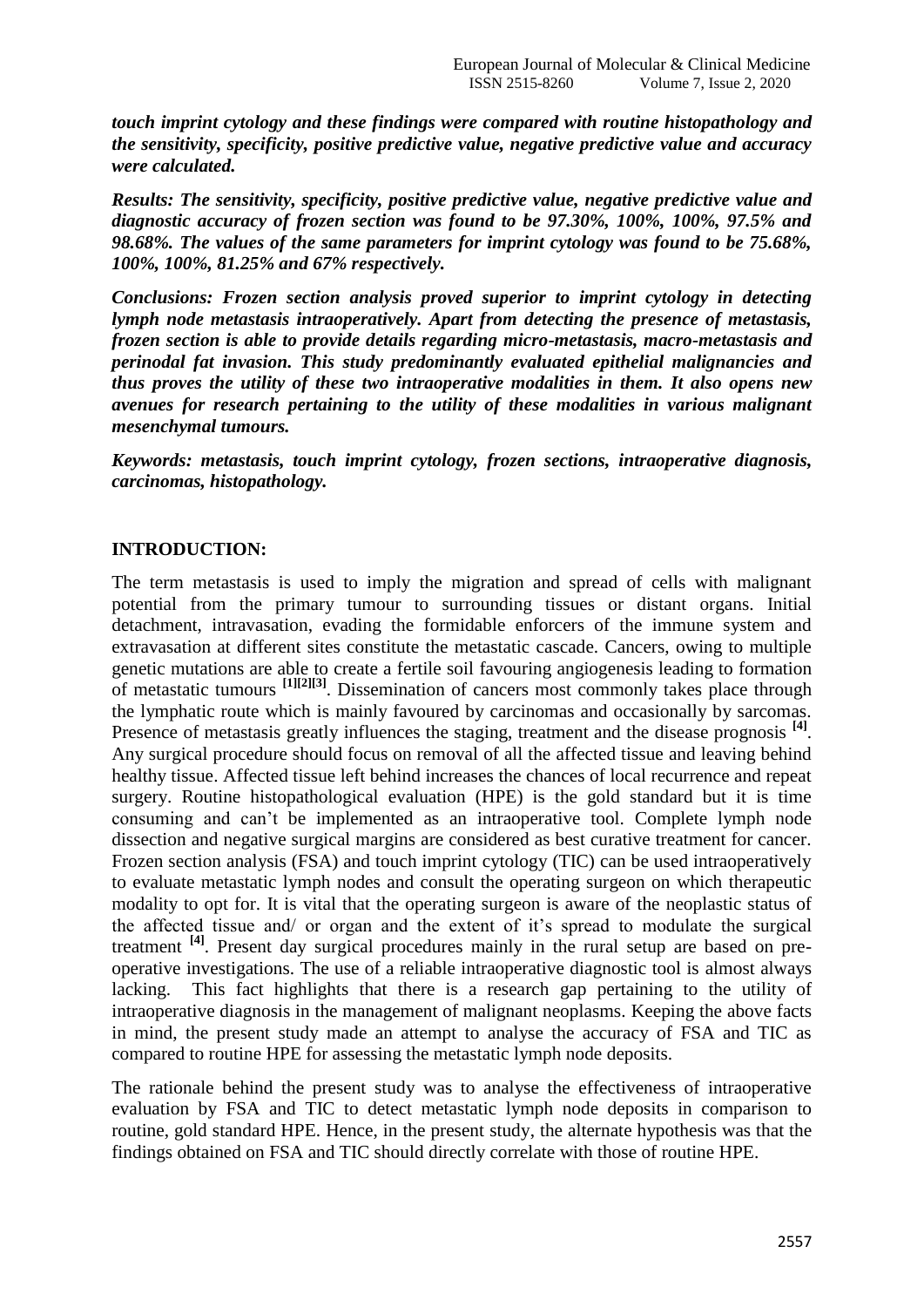The aim of the present study was to evaluate the efficacy of intraoperative diagnosis by touch imprint cytology and frozen section analysis to evaluate metastatic lymph node deposits.

The present study was conducted with the objectives of evaluating metastatic lymph node deposits by FSA and TIC, confirming their presence by routine & gold standard HPE, assessing the sensitivity, specificity, positive predictive value (PPV), negative predictive value (NPV) & diagnostic accuracy of FSA & TIC and comparing these with the gold standard histopathological diagnosis.

## **MATERIALS AND METHODS:**

This cross-sectional study was carried out for a span of seven months. It was conducted in the divisions of Frozen section and Surgical pathology of Department of General Pathology, Jawaharlal Nehru Medical College (JNMC) and Acharya Vinobha Bhave Rural Hospital (AVBRH) in coordination with departments of General Surgery, Obstetrics and Gynaecology, Otorhinolaryngology (ENT) as well as departments of Oral Pathology and Oral and Maxillofacial Surgery, Sharad Pawar Dental College (SPDC), Sawangi (M), Wardha, Maharashtra, INDIA. The study was approved by the institutional ethics committee [DMIMS(DU)/IEC/ Dec 2019/8601] and informed consent was taken from the patients participating in the study.

A total of 76 cases in which metastatic lymph nodes were present were investigated in the present study. The sample size of 76 was calculated by using the formula recommended by Krejcie RV et al. **[5]** :

## **n**=  $(Z \text{ a}/2)^2$  **x p x**  $(1-p)/d^2$  where,

"Z  $a/2$ " is the level of significance at 5 % that is 95 % confidence interval.

"p" is the prevalence.

"d" is the desired error of margin.

"n" is the sample size.

#### **Inclusion criteria:**

- $\checkmark$  All cases of malignancy (all carcinomas, melanomas, germ cell tumours, CNS tumours and sarcomas) which are suspicious of metastatic lymph node deposits.
- $\checkmark$  Resected specimens not fixed in formalin.
- $\checkmark$  Patients undergoing surgical resections with lymph node dissection for the treatment of above malignancies.
- $\checkmark$  Patients of all age groups.
- $\checkmark$  Both female and male patients.

#### **Exclusion criteria:**

 $\checkmark$  All cases with primary lesion in the lymph node itself (Non-Hodgkin lymphoma, Hodgkin lymphoma, Reactive proliferations, inflammatory conditions, primary immune-deficiencies, lymph node inclusions, vascular tumours and tumour like conditions).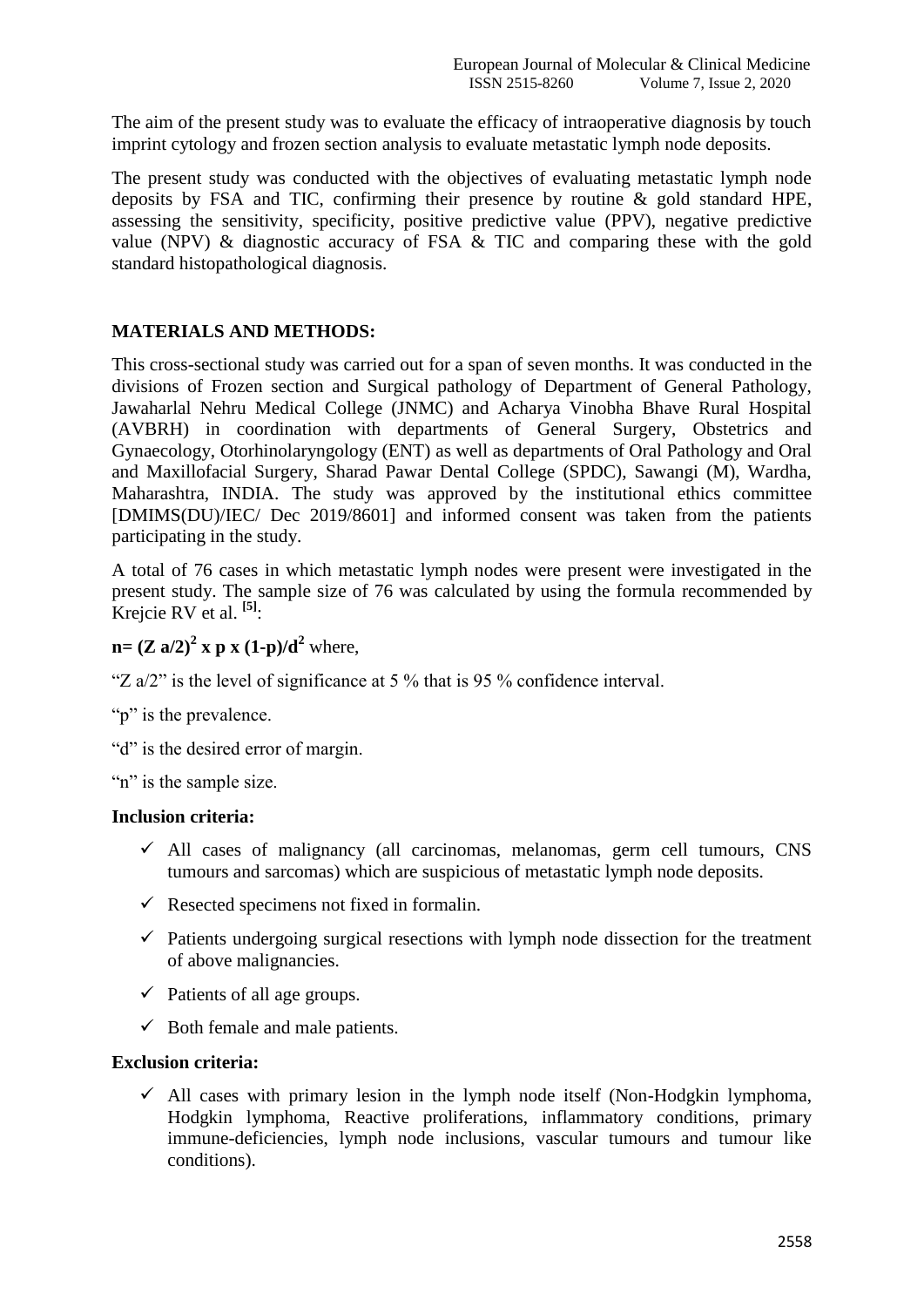- $\checkmark$  Cases where lymph node dissection was not done.
- $\checkmark$  Formalin fixed resection specimens
- $\checkmark$  Benign tumours
- $\checkmark$  Cases of recurrence.
- $\checkmark$  Cases with previous history of chemotherapy and radiotherapy.

#### **Methodology of interpretation:**

The resected specimens were received from the main operation theatre complex in the frozen section room and were grossed according to standard protocol. Lymph nodes received were subjected to touch imprint cytology and frozen section which was performed in accordance with the prescribed guidelines. Sections were subjected to rapid Haematoxylin and Eosin (H& E) staining. After these procedures were completed, the surgical pathologist on duty interpreted the sections and conveyed the findings to the operating team via the intercom. While communicating the findings, the name, age, sex, patient id and the details of the specimen submitted were tallied. Findings were reported either as "positive for infiltration by malignant cells" or "negative for infiltration by malignant cells", whichever was applicable. Confirmation regarding the communication of findings was obtained from the operating team. The average turnaround time (TAT) for the procedure was 20 to 25 minutes.

## **Method of evaluating lymph node deposits by frozen section analysis (FSA):**

All the lymph nodes received were subjected to serial sectioning and were embedded as whole in the freezing mixture. Sections stained with rapid H& E stain were examined under scanner, low-power and high-power objectives. The perinodal fat, node capsule, subcapsular sinus, cortex and the medulla were examined for metastatic deposits. Findings were reported either as "positive for infiltration by malignant cells" or "negative for infiltration by malignant cells", whichever was applicable. Metastatic deposits if present, were further evaluated under the headings of isolated tumour cells (ITCs) [single cells or small clusters of cells not larger than 0.2 millimetres (mm) in the greatest dimension], micro-metastasis (clusters of tumour cells between 0.2 mm and 2 mm) and macro-metastasis (tumour deposits greater than 2 mm). **[6]**

#### **Method of evaluating lymph node deposits touch imprint cytology (TIC):**

The lymph nodes received were bisected and a glass slide was pressed gently on the freshly cut surface avoiding a gliding movement. The touch imprints were immediately fixed in 95% alcohol and then subjected to rapid H& E staining. Findings were reported either as "positive for infiltration by malignant cells" or "negative for infiltration by malignant cells", whichever was applicable. **[7]**

#### **STATISTICAL ANALYSIS:**

The findings obtained on FSA, TIC and HPE were analysed, interpreted and recorded in a well tabulated master chart and graphical representations. Statistical analysis was carried out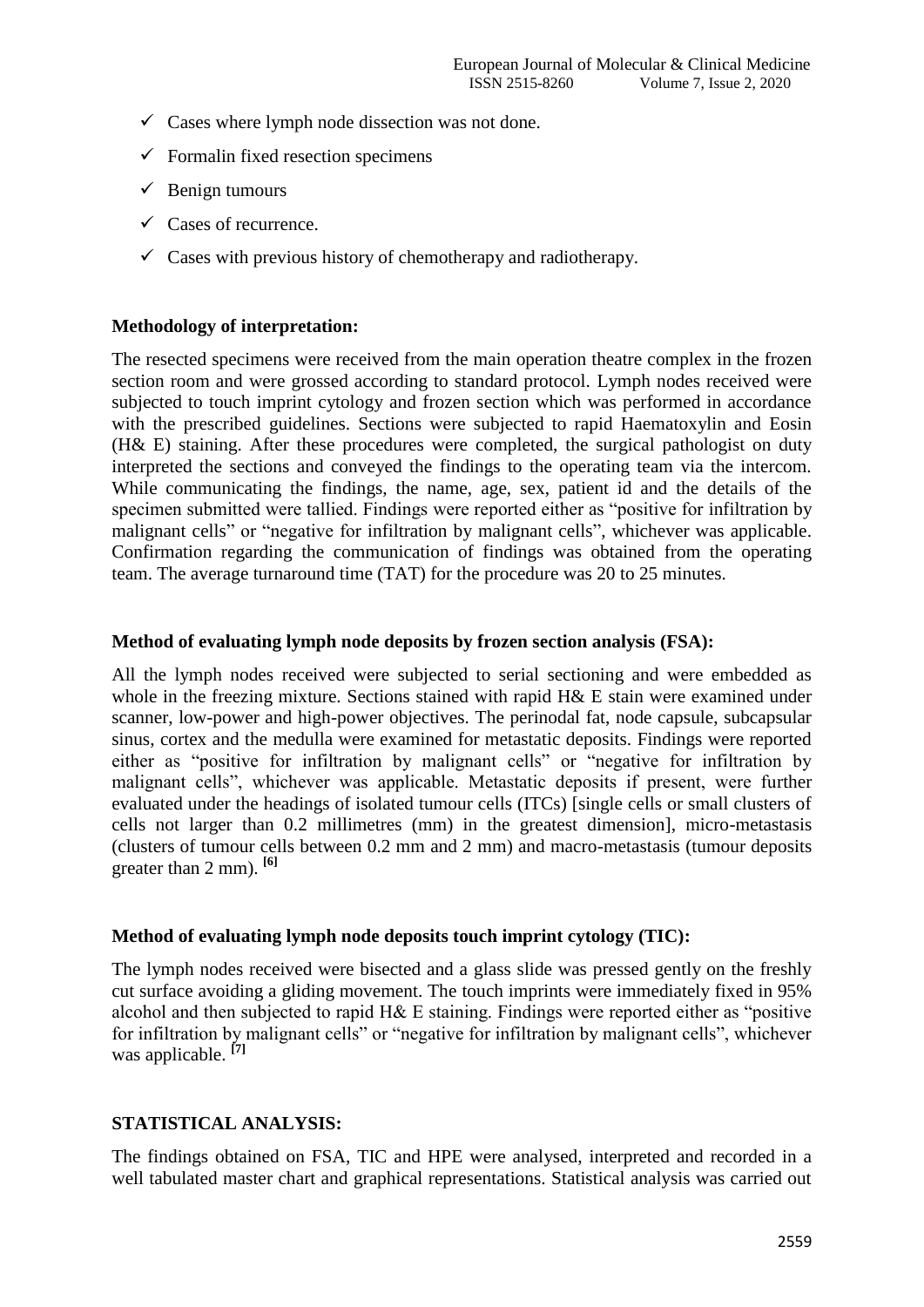by using descriptive and inferential statistics using Chi-square test, sensitivity, specificity, PPV, NPV and diagnostic accuracy. Software used in the interpretation were SPSS ver. 24.0, GraphPad Prism ver. 6.0 and EPI-INFO ver. 6. A p value  $\leq 0.05$  was considered as level of significance.

#### **OBSERVATIONS AND RESULTS:**

#### **Observations:**

The present study evaluated 76 cases of primary malignancy in which metastatic deposits in the lymph nodes were suspected. The presence or absence of metastatic deposits was evaluated by intraoperative techniques of FSA and TIC and the findings obtained were confirmed on routine HPE. Of all the 76 cases evaluated in the study, 40 (52.63%) cases were males and 36 (47.37%) cases were females. Forty-one (53.95%) cases were under the age group of 41-60 years followed by 21 (27.63%) cases under the age group of 27.63% and 14 (18.42%) cases under the age group of 21-40 years. When histopathological diagnosis was considered, it was observed that oral squamous cell carcinoma (OSCC) occupied the major chunk (60.53%) of the cases. This was followed by infiltrating ductal carcinoma (IDC) of breast with 19 (25%) cases, colorectal adenocarcinoma with 5 (6.58%) cases, transitional cell carcinoma of bladder with  $2(2.63%)$  cases and  $1(1.32%)$  case each of non-keratinizing squamous cell carcinoma cervix, endometrial adenocarcinoma, malignant melanoma and papillary thyroid carcinoma (PTC).

## **Results:**

It was observed that the number of positive nodes identified on FSA matched with the number of positive nodes on routine HPE in 71 (93.42%) cases. The findings were discordant in 5 (6.58%) cases [Fig. 1]. On comparing the same findings in case of TIC and routine HPE, concordance was observed in 63 (82.89%) cases while the number of nodes identified did not match in 13 (17.11%) cases. The sensitivity, specificity, PPV, NPV and diagnostic accuracy of FSA was found to be 97.30%, 100%, 100%, 97.50% and 98.68% while the same parameters for TIC were found to be 75.68%, 100%, 100%, 81.25% and 67% respectively [Fig. 2].

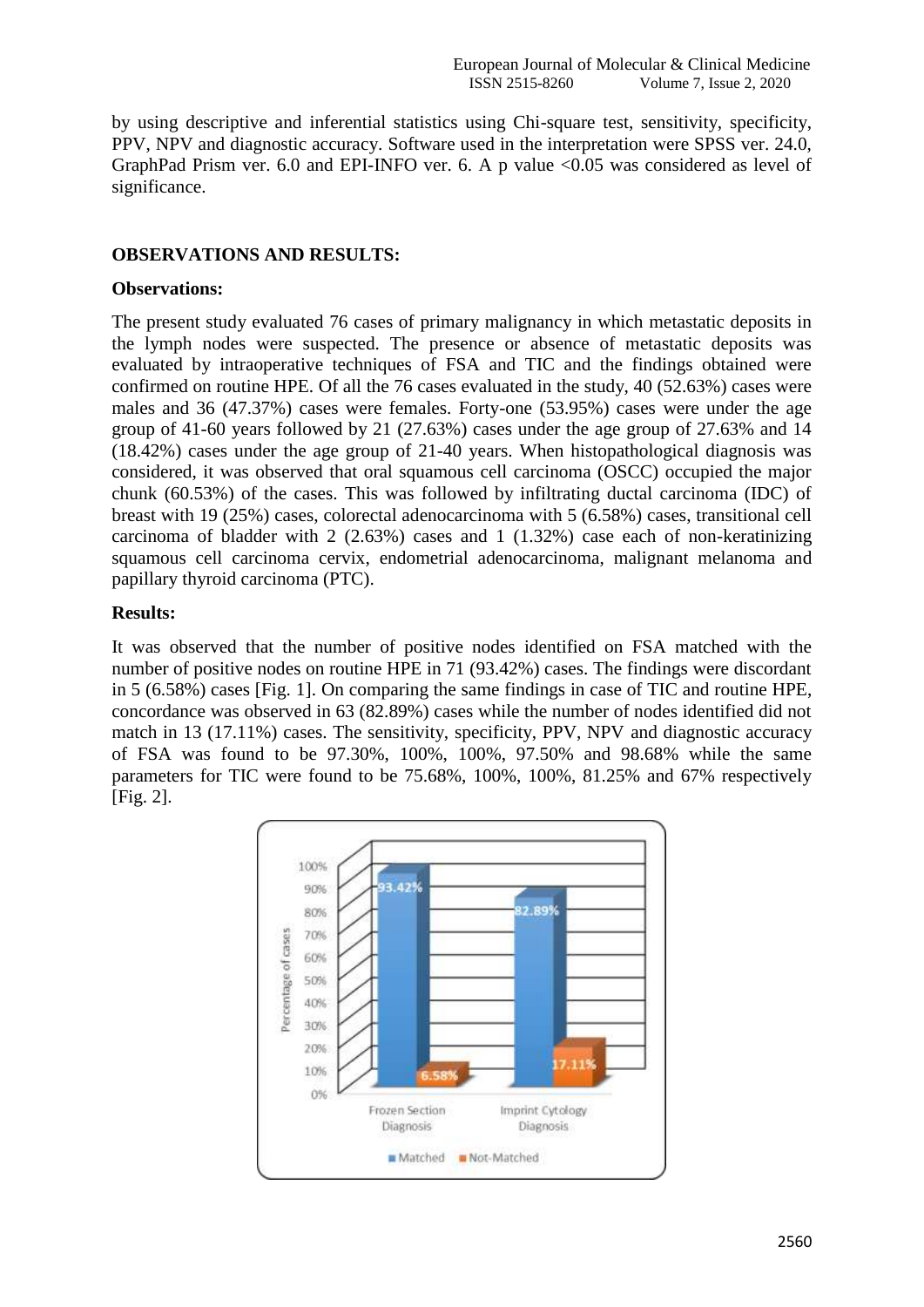

**Fig.1: Correlation between number of positive nodes on frozen section and on imprint cytology with number of positive nodes on routine HPE.**

**Fig.2: Sensitivity, specificity, PPV, NPV and diagnostic accuracy of frozen section and imprint cytology versus histopathological diagnosis.**

## **DISCUSSION:**

The present study made an attempt to evaluate the diagnostic efficacy of intraoperative modalities like FSA and TIC in detecting lymph node metastasis. The findings obtained on these two modalities were compared with the gold standard histopathological examination. The study also made an attempt to explore the research gap pertaining to the utility of intraoperative diagnosis by TIC and FSA in the management of malignant neoplasms. Nodal status on any malignant disease greatly influences the overall TNM staging and the prognosis of the disease **[8]**. Routine HPE is considered gold standard but it is time consuming and can't be used intraoperatively. The clinical significance of the present study is underlined by the fact that if the nodal status of the disease is known intraoperatively, it can help the operating surgeon modulate the therapeutic modality which can improve postoperative care and overall prognosis and survival in patients with metastatic lymph nodes.

Frozen section analysis (FSA) is an intraoperative diagnostic modality which can be used to differentiate between benign and malignant lesions. It has the capacity to process the specimen in short amount of time and aids the pathologist and the surgeon to evaluate the extent of malignant disease, tissue identification, diagnostic enzyme histochemistry and immunofluorescent methods. FSA also serves as an efficient intraoperative tool to evaluate metastatic lymph node deposits **[9]** . This technique has high sensitivity, specificity, PPV, NPV and diagnostic accuracy to detect lymph node metastasis. There is a good correlation between the findings obtained on FSA and routine, gold standard HPE. [Table-1].

## **Table-1: Table depicting the sensitivity, specificity, PPV, NPV and diagnostic accuracy of different studies pertaining to FROZEN SECTION DIAGNOSIS and their comparison with the present study:**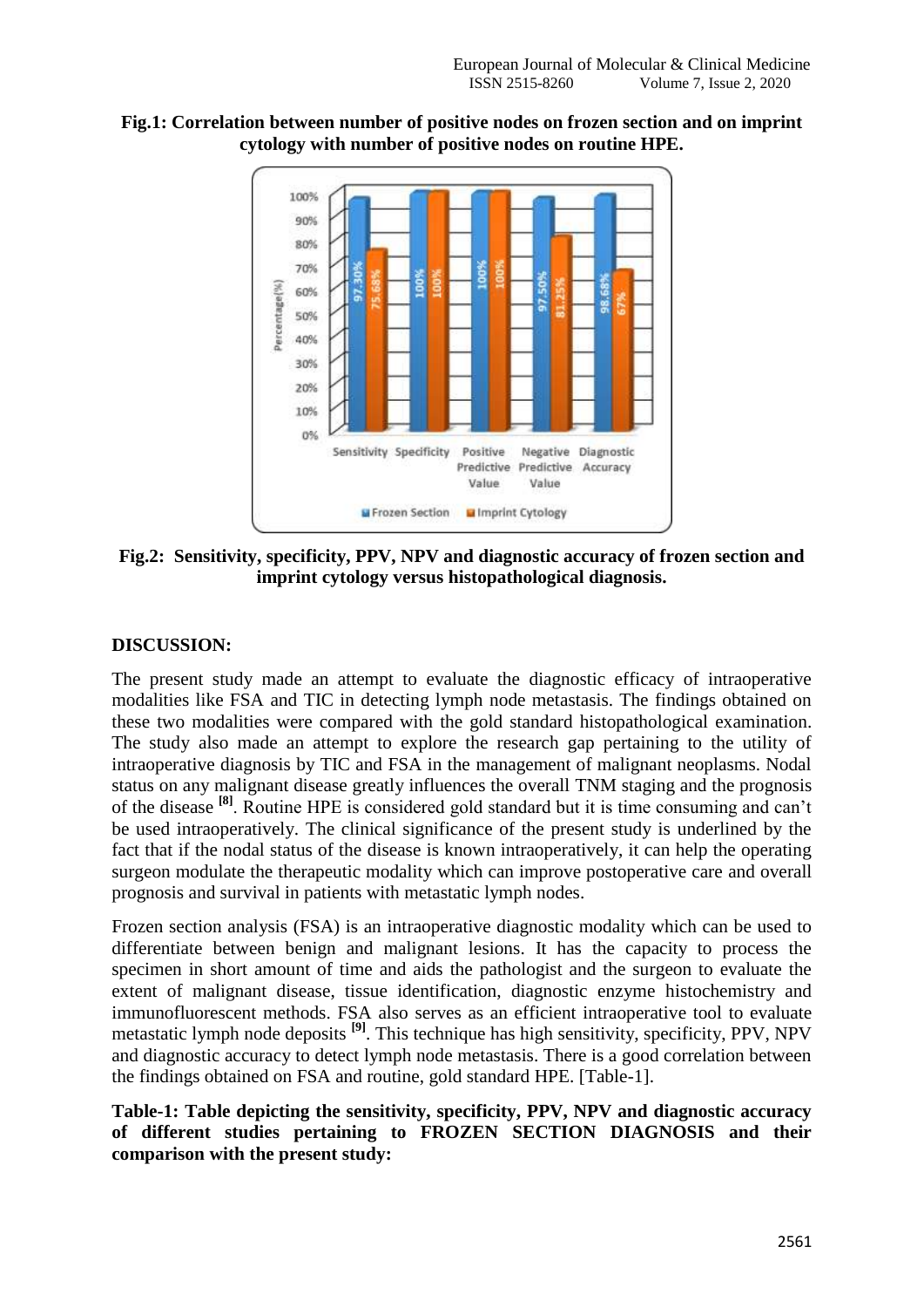| <b>STUDIES</b>                      | <b>Sensitivity</b><br>(%) | <b>Specificity</b><br>(%) | PPV $(\% )$ | $NPV$ $(\% )$ | <b>Diagnostic</b><br>accuracy<br>(%) |
|-------------------------------------|---------------------------|---------------------------|-------------|---------------|--------------------------------------|
| Horvath JW et al.<br>[10]           | 75                        | 100                       | 100         | 81            | 92                                   |
| Ballal DS et al. [11]               | 89.7                      | 100                       | 97          | 100           | 94.1                                 |
| Lai SK et al. $[12]$                | 86.7                      | 91                        | 100         | 100           | 97.5                                 |
| Kim JM et al. <sup>[13]</sup>       | 93.5                      | 100                       | 100         | 96.3          | 98.5                                 |
| Lee DH et al. $[14]$                | 100                       | 100                       | 100         | 100           | 100                                  |
| Desai DK et al. [15]                | 91                        | 90                        | 95          | 96            | 89                                   |
| Krishnamurthy A<br>et al. $^{[16]}$ | 88.2                      | 85                        | 100         | 100           | 94.5                                 |
| PRESENT STUDY                       | 97.30                     | 100                       | 100         | 97.50         | 98.68                                |

Touch imprint cytology is another intraoperative diagnostic modality used to evaluate benign and malignant lesions. It can also be used to evaluate metastatic lymph nodes **[17]**. It is based on the principle that malignant cells due to their dis-cohesive nature get easily dislodged from the cut surface of the malignant tissue. These dis-cohesive cells can be transferred onto a glass slide like an imprint and further processed **[18]** . It provides excellent cellular details and facilitates rapid diagnosis. It can be effectively used as an intraoperative tool to evaluate leukaemia, lymphoma, small round cell tumours, astrocytoma and papillary thyroid carcinomas (PTC) **[19][20][21][22]** . The present study depicted a satisfactory correlation between the findings obtained on TIC and the routine HPE. [Table-2].

| Table- 2: Table depicting the sensitivity, specificity, PPV, NPV and diagnostic accuracy |  |  |  |  |  |  |                                                                     |  |  |
|------------------------------------------------------------------------------------------|--|--|--|--|--|--|---------------------------------------------------------------------|--|--|
|                                                                                          |  |  |  |  |  |  | of different studies pertaining to TOUCH IMPRINT CYTOLOGY and their |  |  |
| comparison with the present study:                                                       |  |  |  |  |  |  |                                                                     |  |  |

| <b>STUDIES</b>                     | <b>Sensitivity</b><br>$(\%)$ | <b>Specifi</b><br>city<br>(%) | <b>PPV</b><br>$\frac{9}{0}$ | $NPV$ (%) | <b>Diagnostic</b><br>accuracy<br>$(\%)$ |
|------------------------------------|------------------------------|-------------------------------|-----------------------------|-----------|-----------------------------------------|
| Creager AJ et al. $[23]$           | 53                           | 98                            | 94                          | 82        | 84                                      |
| Asthana MS et al. <sup>[24]</sup>  | 87.5                         | 95.4                          | 100                         | 100       | 93.3                                    |
| Barranger E et al. <sup>[25]</sup> | 83                           | 100                           | 100                         | 85.5      | 85.7                                    |
| Jozaghi Y et al. $\sqrt{26}$       | 68.8                         | 86                            | 100                         | 100       | 80                                      |
| PRESENT STUDY                      | 75.68                        | 100                           | 100                         | 81.25     | 67                                      |

Hence, the present study concludes that frozen section analysis has higher sensitivity, specificity, PPV, NPV and diagnostic accuracy as compared to TIC. It can provide detailed architecture of the lesion and is able to impart information regarding the size of secondary tumour and invasion into perinodal fat. In the present study, the frozen section findings in 93.42% cases coincided with routine HPE [Table/Fig: 1]. Dis-coherent findings observed in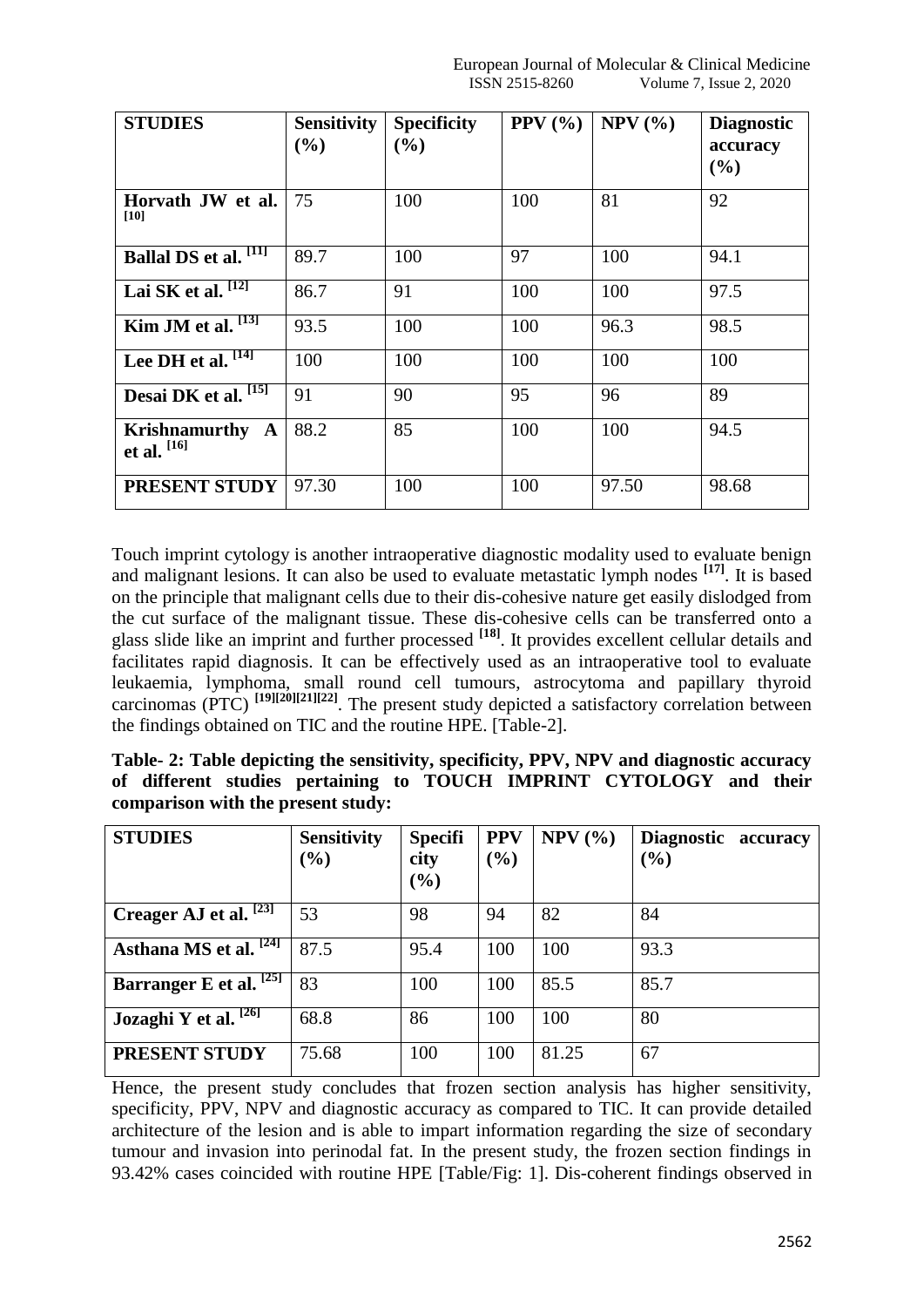6.58% of the cases can be attributed to poor selection of the tissue area, extensive tumour degeneration and necrosis, freezing artefacts, bloated cell morphology and poor processing of the sections. Interobserver and intra-observer variability can also lead to interpretative errors in the form of misdiagnosis, overdiagnosis or underdiagnosis.

Touch imprint cytology (TIC) is a rapid and inexpensive intraoperative modality **[27]** and can be used as an adjunct to frozen section. It is easy to perform, doesn't require high-tech equipment. Besides the material obtained can be used for ancillary techniques like immunophenotypes, cytogenetics and molecular analysis. In the present study, findings obtained on TIC coincided with routine HPE diagnosis in 82.89% cases [Table/Fig: 1]. The dis-coherent findings obtained in 17.11% cases could have occurred less diagnostic material obtained, presence of cauterized cells, imprint taken from non-representative areas and difficulty in differentiating reactive cells and well differentiated neoplasm. Few more studies on malignancies and associated metastases have been reported [28-33].

## **LIMITATION (S):**

The present study investigated 76 cases of metastatic lymph node malignancy and was conducted for a duration of six months. Such short duration and small sample size are insufficient to assess the effect of implementing FSA and TIC on improving postoperative patient care, overall prognosis and survival in patients with metastatic lymph node deposits. Superior technical expertise is vital for obtaining high quality frozen sections. Otherwise, it can make the interpretation difficult. Similarly, reporting by a beginner surgical pathologist can lead to underdiagnosis or overdiagnosis of a malignant neoplasm. The present study investigated the role of FSA and TIC in epithelial malignancies (carcinomas). It was unable to study utility of these intraoperative modalities in mesenchymal malignancies (sarcomas). The turnaround time (TAT) was also not taken into account while carrying out the study.

#### **CONCLUSION (S):**

The present study concludes that frozen section analysis is a formidable intraoperative modality that can be implemented for evaluation of metastatic lymph node deposits in various epithelial malignancies. It is capable of providing a brief overview of the metastatic deposits. Touch imprint cytology can serve as a reliable adjunct to frozen section in remote areas where frozen section facility is not available. It is rapid as compared to frozen section but this comes at the cost of less diagnostic material and loss of tissue architecture. However, cellular details can be evaluated in great detail as compared to frozen section.

It is recommended that frozen section and touch imprint cytology be incorporated intraoperatively in all resections of malignant neoplasms to ensure that no residual disease is left behind. This will greatly reduce the chances of repeat surgery which will further ensure superior postoperative care and positive impact on the overall survival and prognosis in patients with nodal metastasis. Long duration studies with a larger sample size need to be conducted in this regard. Moreover, this study brings forward new avenues for research pertaining to the utility of frozen section and touch imprint cytology in evaluating mesenchymal malignancies (sarcomas). It also motivates surgical pathologists explore areas which can focus on reducing the turnaround time (TAT) of these procedures to increase rapidity of intraoperative diagnosis.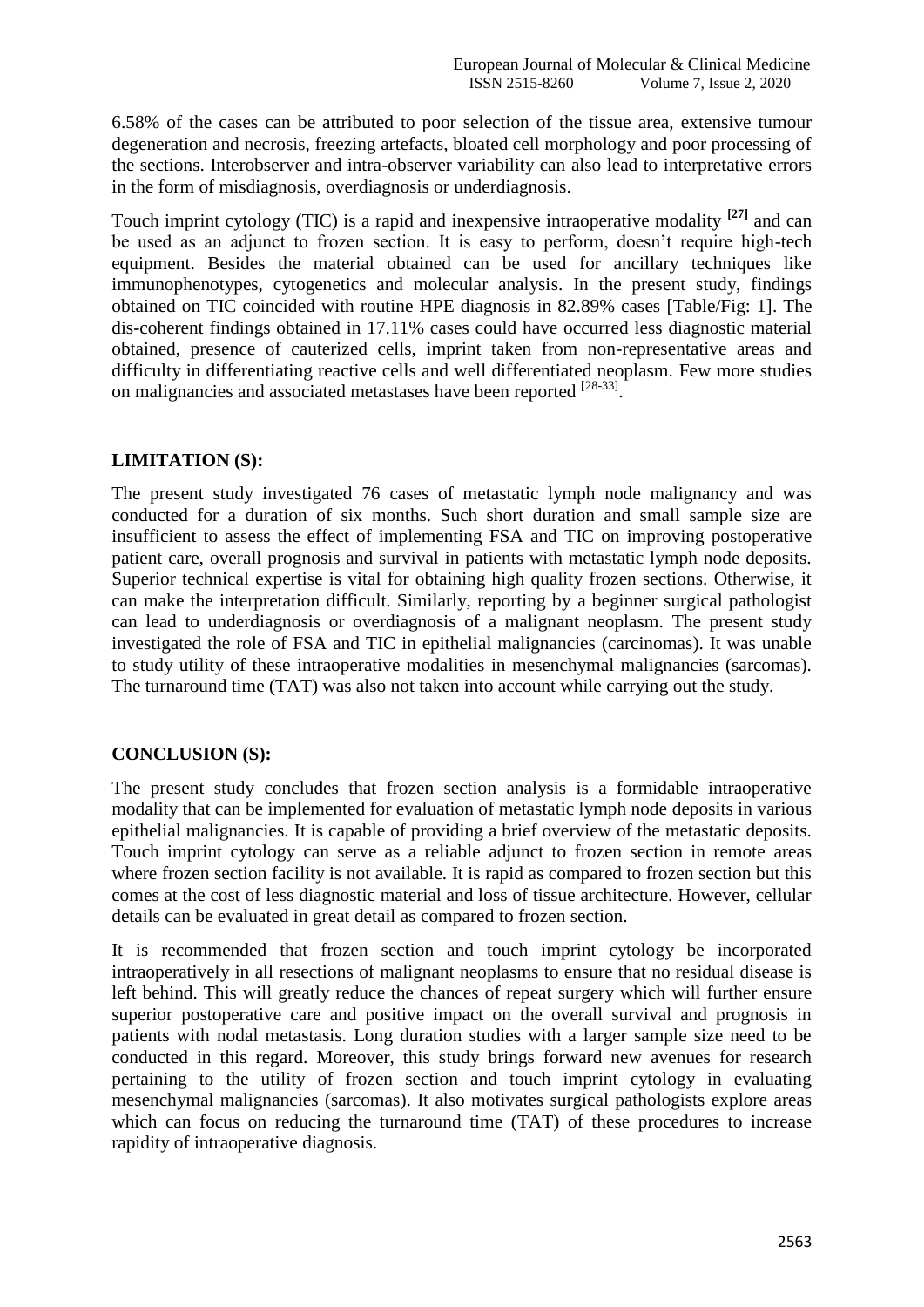#### **REFERENCES:**

- [1] Feller Liviu et al. Oral Squamous cell carcinoma: Epidemiology, Clinical Presentation and treatment. Journal of Cancer Therapy, August 2012; 3: 263-268.
- [2] Markopoulos Anastasios K et al. Current Aspects on Oral Squamous Cell Carcinoma. The Open Dentistry Journal, 2012; 6: 126-130.
- [3] Kumar Malay et al. Oral cancer: Etiology and risk factors: A review. Journal of Cancer Research and Therapeutics; April- June 2016; 12 (2): 458-463.
- [4] Padera T et al. Lymphatic metastasis in the absence of intra-tumour lymphatics. Science, 2002; 296: 1883.
- [5] Krejcie RV, DW Morgan. Determining sample size for Research Activities, 1970. Educational and Psychological Measurement, 30 (3), 607-610
- [6] Tsuda H. Histological examination of sentinel lymph nodes: significance of macrometastasis, micro-metastasis and isolated tumour cells. Breast Cancer, 2015; 22 (3): 221-229.
- [7] Kamatchi V, Babu NA, Sankari SL, Rajesh E. Imprint cytology. J Pharm Bioall Sci 2015;7:S 207-8.
- [8] Galli F, Ruspi L, Marzorati A, et al. N staging system: tumour node metastasis and future perspectives. Transl Gastroenterol Hepatol, 2017; 2: 4.
- [9] Jaafar H. Intraoperative frozen section consultation: consultation, concepts, applications and limitations. Malays J Med Sci, 2006; 13 (1): 4-12.
- [10] Horvath JW, Barnett EG, Jiminez RE, Young DC, Povoski SP. Comparison of intraoperative frozen section analysis for sentinel lymph node biopsy during breast cancer surgery for invasive lobular carcinoma and invasive ductal carcinoma. World J Surg Onc, 2009; 7 (34): 120-122.
- [11] Ballal, D. S., Rakshit, S. H., Somashekhar, S. P., & Arunkumar, N. Evaluation of Intraoperative Frozen Section with Final Histopathology Results for Sentinel Lymph Node Biopsy in Breast Cancer. Indian Journal of Gynecologic Oncology, 2017; 15(4).
- [12] Lai SK, MASIR Noraidah, Hayati Suria. Intraoperative frozen section sentinel lymph node assessment in breast cancer: A tertiary institution experience. Malaysian J Pathol, 2018; 40 (2): 121-128.
- [13] Kim JM, Kim CS, Kim JR. Efficiency of intraoperative frozen section analysis of central neck lymph node dissection in patients with papillary thyroid carcinoma. International Journal of Surgery Oncology, 2018; 3 (e67): 1-6.
- [14] Lee DH, Yoon TH, Kim HK, Lee JK et al. Intraoperative frozen biopsy of central lymph node in the management of papillary thyroid microcarcinoma. Indian J Otolaryngol Head Neck Surg, 2016; 68 (1): 56-59.
- [15] Desai DK, Kumar GS. Frozen section evaluation of lymph nodes in oral squamous cell carcinoma- A retrospective study. J Clin Exp Dent, 2010; 2 (2): 69-72.
- [16] Bouzar, D., & Bénézech, M. (2019). Practical Guide of Assessment of Disengagement from Jihadist Violent Extremism. Journal of Current Medical Research and Opinion, 2(10), 256-284. https://doi.org/10.15520/jcmro.v2i10.211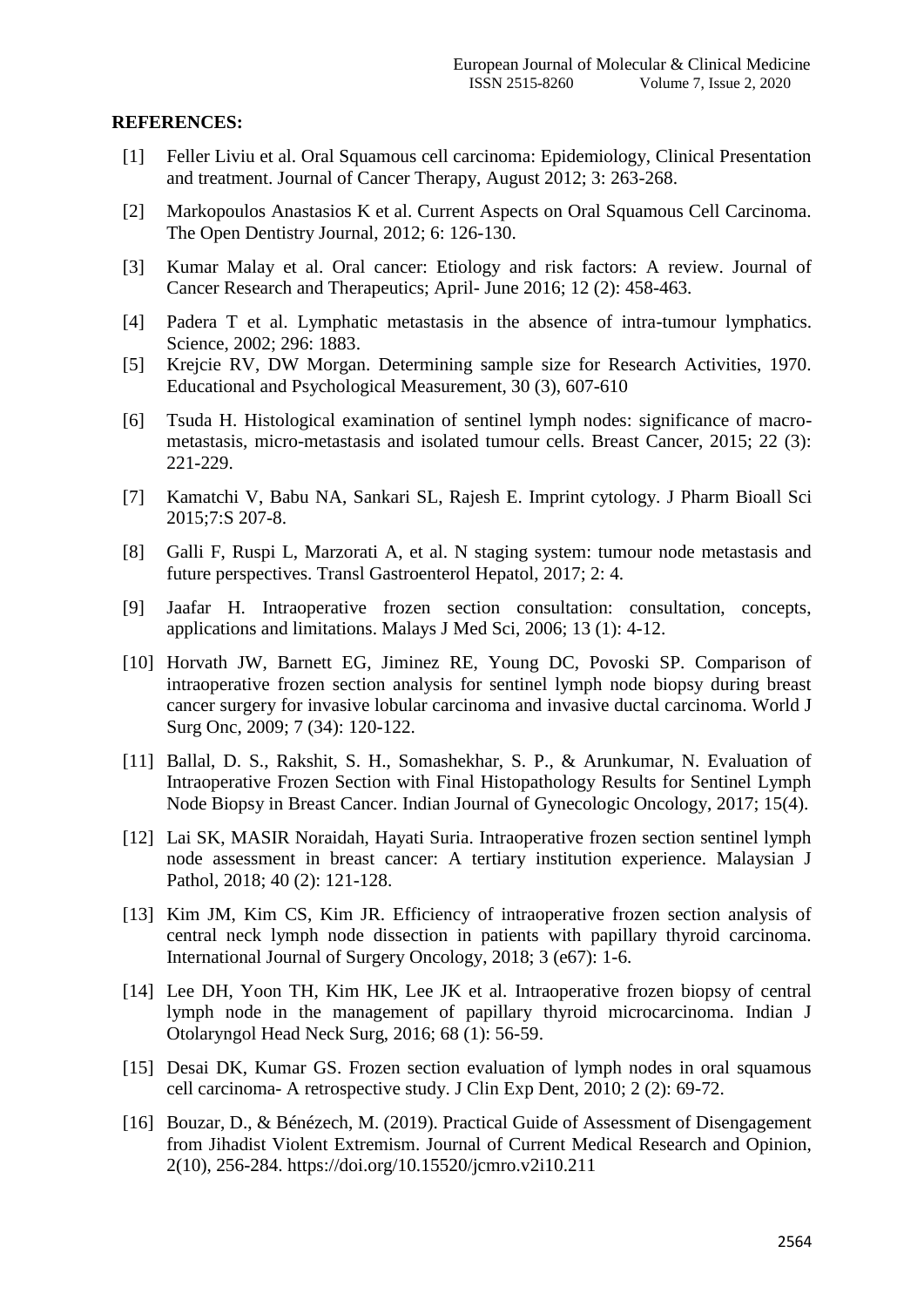- [17] Krishnamurthy A, Mittal S, Ramachandran KK. Exploring the Role of Intraoperative Frozen Section of the Sentinel Lymph Node in the Management of Early-Staged Oral Tongue Cancers. Indian J Nucl Med. 2019; 34 (4): 290‐ 294.
- [18] Tew K, Irwig L, Matthews A, Crowe P and Macaskill. Meta-analysis of sentinel node imprint cytology in breast cancer. British Journal of Surgery, 2005; 92 (9): 1068-80.
- [19] Kamatchi V, Babu NA, Sankari SL, Rajesh E. Imprint cytology. J Pharm Bioall Sci 2015;7:S 207-8.
- [20] Aviram G,Grief J, Mann A et al. Diagnosis of intrathoracic lesions: are sequential fine needle aspiration(FNA) and core needle biopsy(CNB) combined better than either investigation alone? Clin Radiol.2007;62:221-226
- [21] Ghandur-Mnaymneh L et al. The use of touch preparations (tissue imprints) in the rapid intraoperative diagnosis of metastatic lymph node disease in cancer staging procedures. Cancer.1985;56:339-344.
- [22] Creager AJ et al. Intraoperative evaluation of sentinel lymph nodes for metastatic melanoma by imprint cytology. Cancer, 2002;94:3016-3022.
- [23] Tworek JA, Giordano TJ, Michael CW. Comparison of intraoperative cytology with frozen sections in the diagnosis of thyroid lesions. Am J Clin Pathol. 1998; 110:456– 61.
- [24] Creager AJ et al. Intraoperative evaluation of sentinel lymph nodes for metastatic breast carcinoma by imprint cytology. Mod Pathol, 2002; 15 (11): 1140-1147.
- [25] Asthana MS, Suryanarayanan MSD, Nootan K et al. Intraoperative neck staging using sentinel node biopsy and imprint cytology in oral cancer. Head and neck, 2003; 25 (5): 368-372.
- [26] Barranger E, Cortez A, Uzan S, Callard P, Darai E. Val0ue of intraoperative imprint cytology of sentinel nodes in patients with cervical cancer. Gynecologic Oncology, 2004; 94: 175-80.
- [27] Jozaghi, Y., Richardson, K., Anand, S. et al. Frozen section analysis and sentinel lymph node biopsy in well differentiated thyroid cancer. J of Otolaryngol - Head & Neck Surg, 2013; 42, 48.
- [28] Agarwal, Anchal, Nitin Bhola, Rajanikanth Kambala, and Rajiv M. Borle. "Touch Imprint Cytology: Can It Serve as an Alternative to Frozen Section in Intraoperative Assessment of Cervical Metastasis in Oral Squamous Cell Carcinoma?" JOURNAL OF ORAL AND MAXILLOFACIAL SURGERY 77, no. 5 (May 2019): 994–99. https://doi.org/10.1016/j.joms.2019.01.011.
- [29] Dangore-Khasbage, Suwarna, Shirish S. Degwekar, Rahul R. Bhowate, Pankaj J. Banode, Arvind Bhake, Minal S. Choudhary, and Vidya K. Lohe. "Utility of Color Doppler Ultrasound in Evaluating the Status of Cervical Lymph Nodes in Oral Cancer." *ORAL SURGERY ORAL MEDICINE ORAL PATHOLOGY ORAL RADIOLOGY AND ENDODONTOLOGY* 108, no. 2 (August 2009): 255–63. https://doi.org/10.1016/j.tripleo.2009.01.003.
- [30] Priyanka, Augusti Mary, and Shubhada Suhas Jajoo. "RISK OF MALIGNANCY INDEX IN PREOPERATIVE EVALUATION OF ADNEXAL MASSES." *JOURNAL OF EVOLUTION OF MEDICAL AND DENTAL SCIENCES-JEMDS* 7, no. 50 (December 10, 2018): 5352–57. https://doi.org/10.14260/jemds/2018/1185.
- [31] Agarwal, Amit, Nitish Baisakhiya, Anand Kakani, Arvind Bhake, Manda Nagrale, and Shivshankar Reddy. "Metastatic Lung Cancer Presenting with Jugular Foramen Syndrome in a Case of von Recklinghausens Disease." *JOURNAL OF CANCER RESEARCH AND THERAPEUTICS* 6, no. 3 (September 2010): 391–93. https://doi.org/10.4103/0973-1482.73344.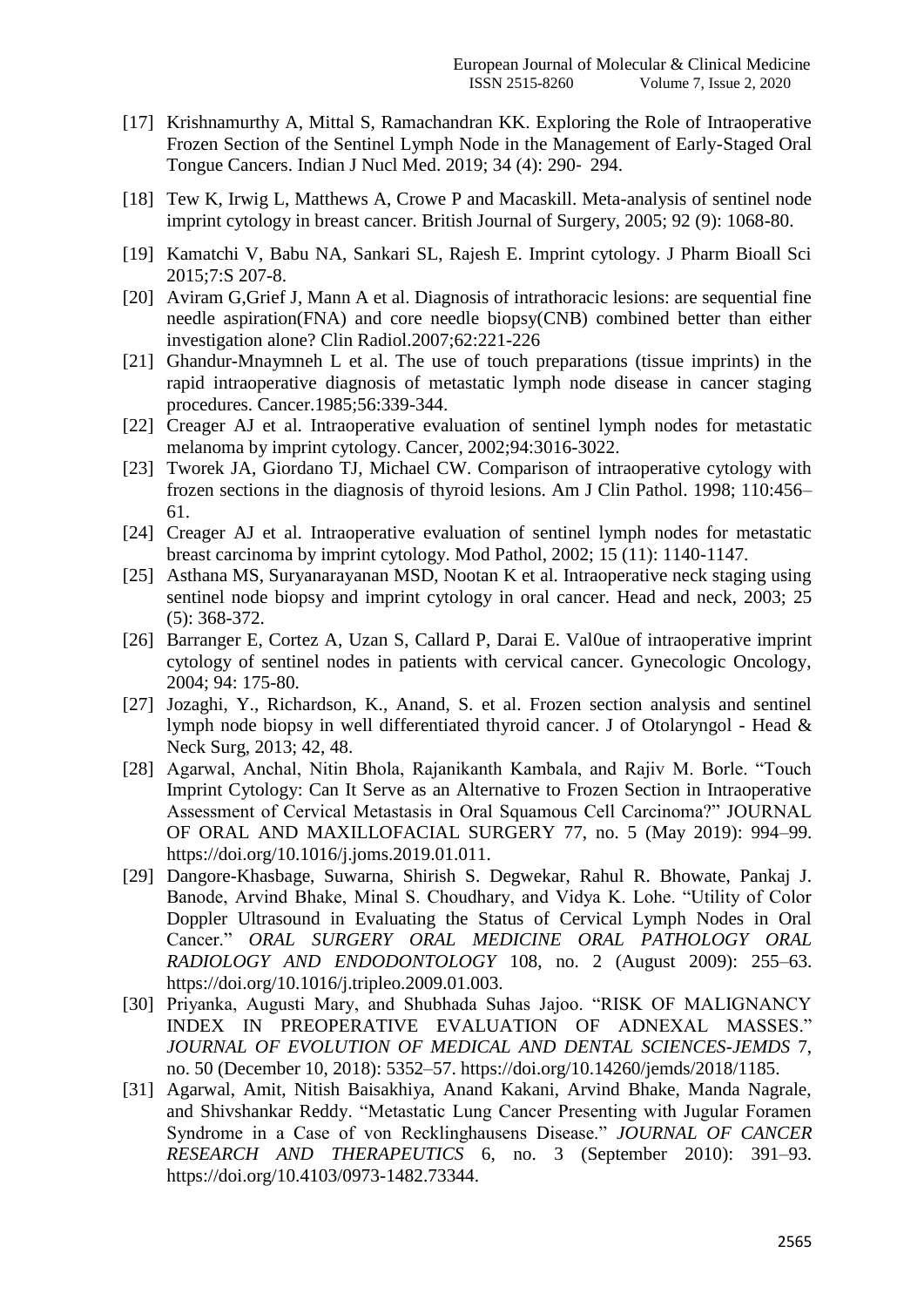- [32] Agrawal, Amit. "Chondroid Chordoma of Petrous Temporal Bone with Extensive Recurrence and Pulmonary Metastases." *JOURNAL OF CANCER RESEARCH AND THERAPEUTICS* 4, no. 2 (June 2008): 91–92. https://doi.org/10.4103/0973- 1482.42256.
- [33] Dangore-Khasbage, Suwarna B., Shirish S. Degwekar, Rahul R. Bhowate, and Arvind Bhake. "Metastatic Involvement of Parotid from Carcinoma of the Breast-a Case Report." *ORAL AND MAXILLOFACIAL SURGERY-HEIDELBERG* 13, no. 1 (March 2009): 49–53. https://doi.org/10.1007/s10006-009-0146-8.



**[Fig: 1]: Frozen section stained with rapid H& E stain showing metastatic deposits of Malignant melanoma (high power view: 40x).**



**[Fig: 2]: Touch imprint cytology stained with rapid H& E stain showing metastatic deposits of Malignant melanoma (Low power view: 10x).**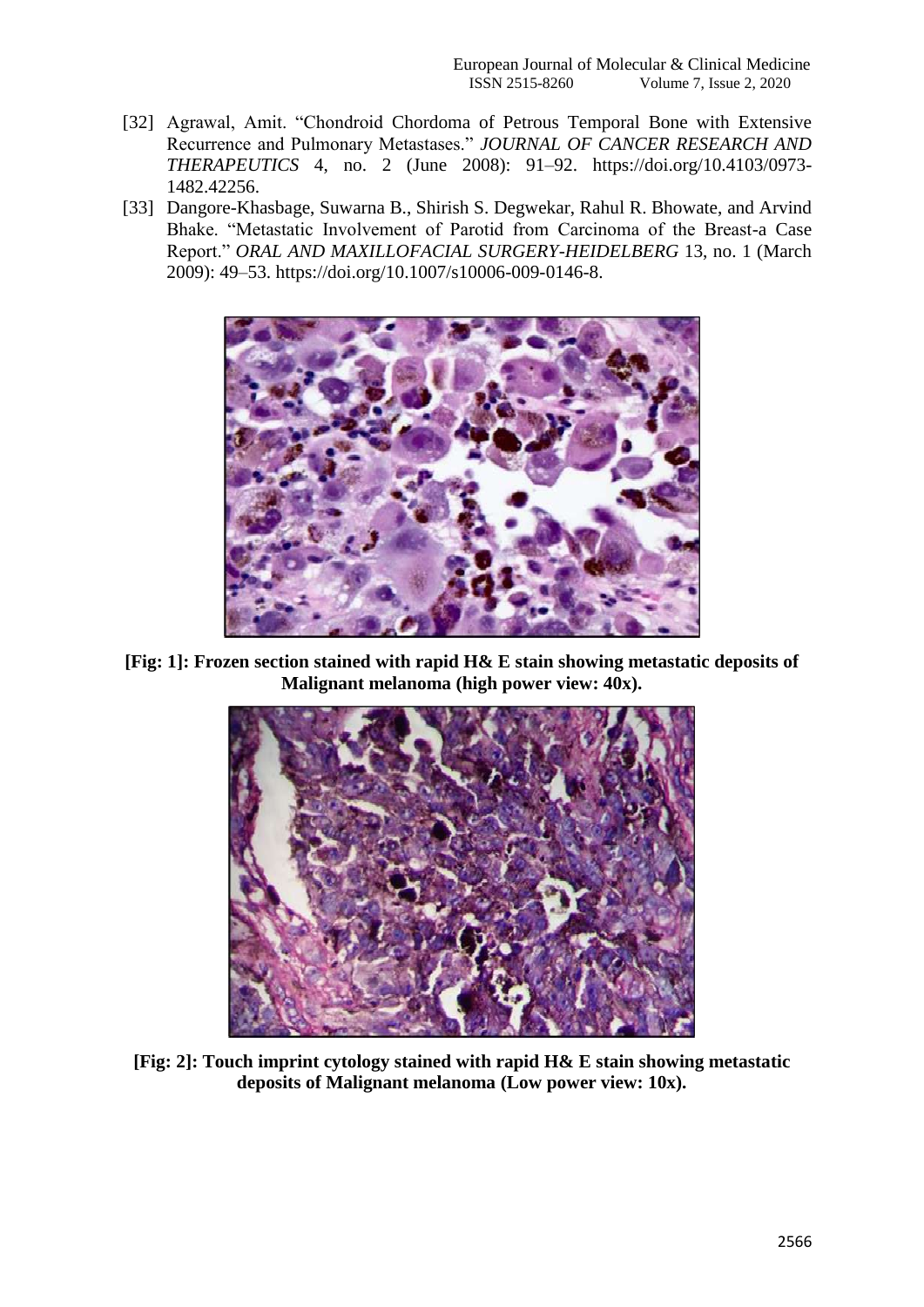

**[Fig: 3]: Paraffin embedded section stained with conventional H& E stain showing metastatic deposits of malignant melanoma (low power view: 10x).**



**[Fig: 4]: Frozen section stained with rapid H& E stain showing metastatic deposits of Ductal carcinoma (Low power view: 10x).**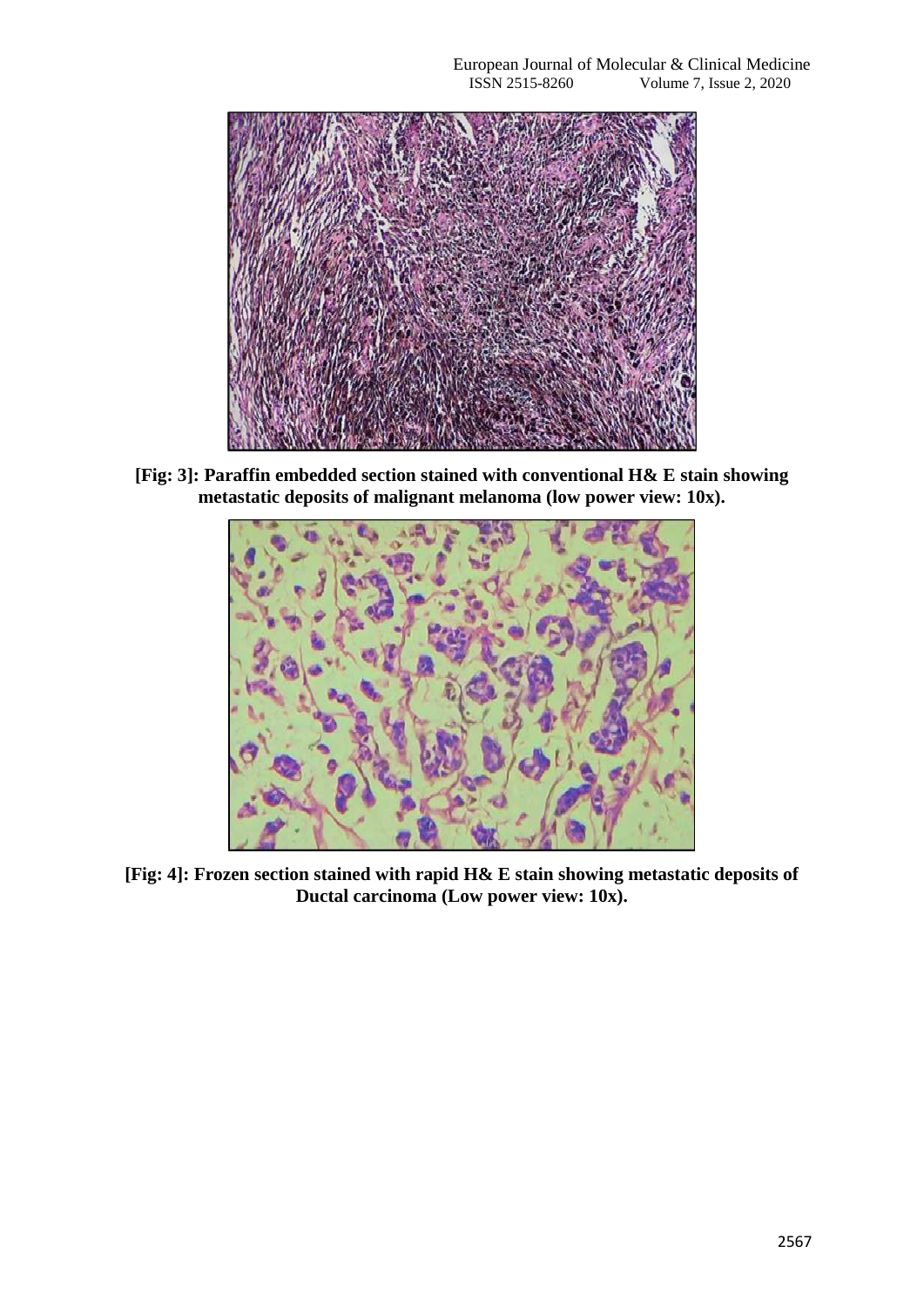

**[Fig: 5]: Touch imprint cytology stained with rapid H& E stain showing metastatic deposits of Ductal carcinoma (High power view: 40x).**



**[Fig: 6]: Paraffin embedded section stained with conventional H& E stain showing metastatic deposits of Infiltrating ductal carcinoma (not otherwise specified: NOS type) (low power view: 10x).**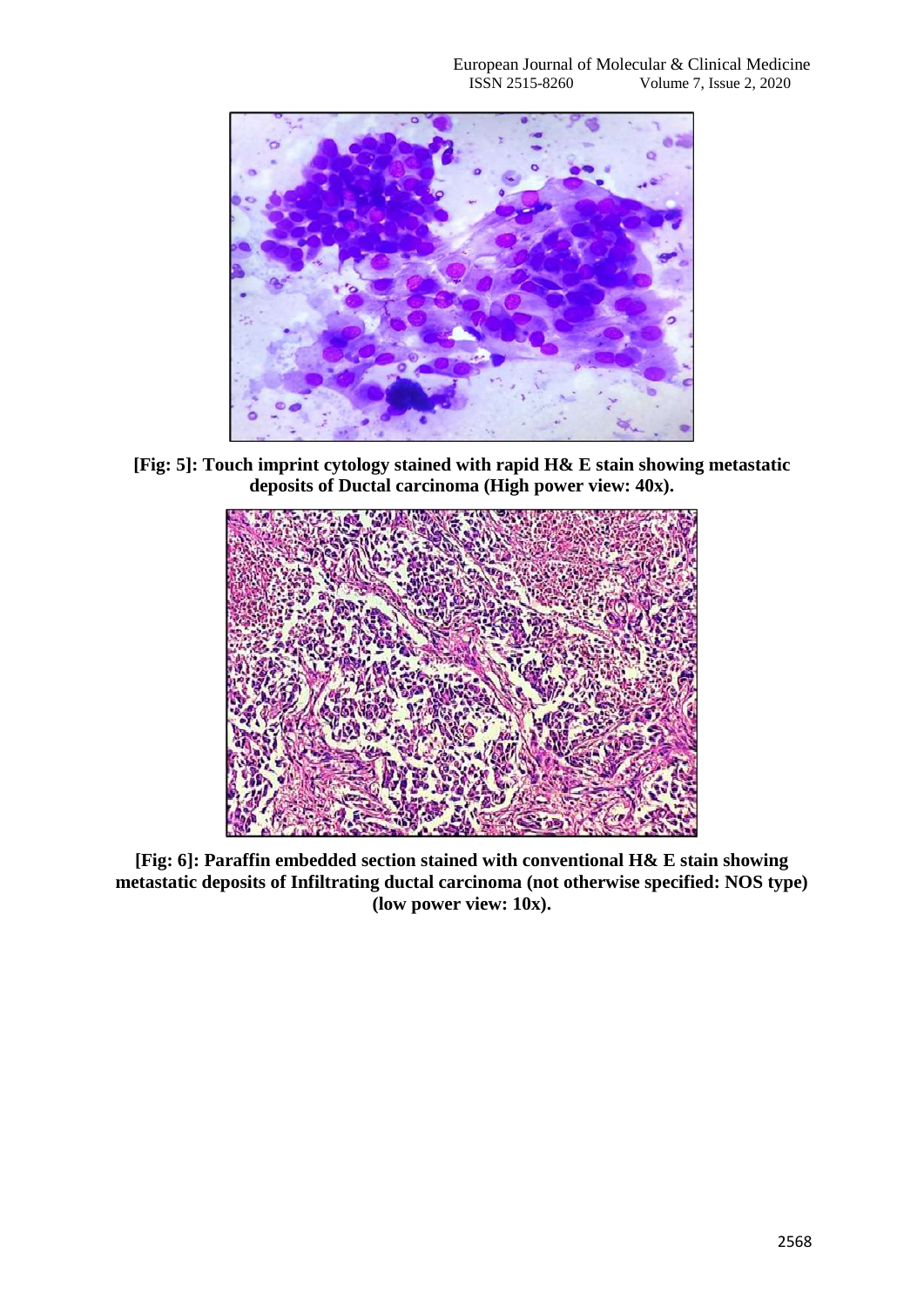

**[Fig: 7]: Frozen section stained with rapid H& E stain showing metastatic deposits of Squamous cell carcinoma (Low power view: 10x).**



**[Fig: 8]: Touch imprint cytology stained with rapid H& E stain showing metastatic deposits of Squamous cell carcinoma (High power view: 40x).**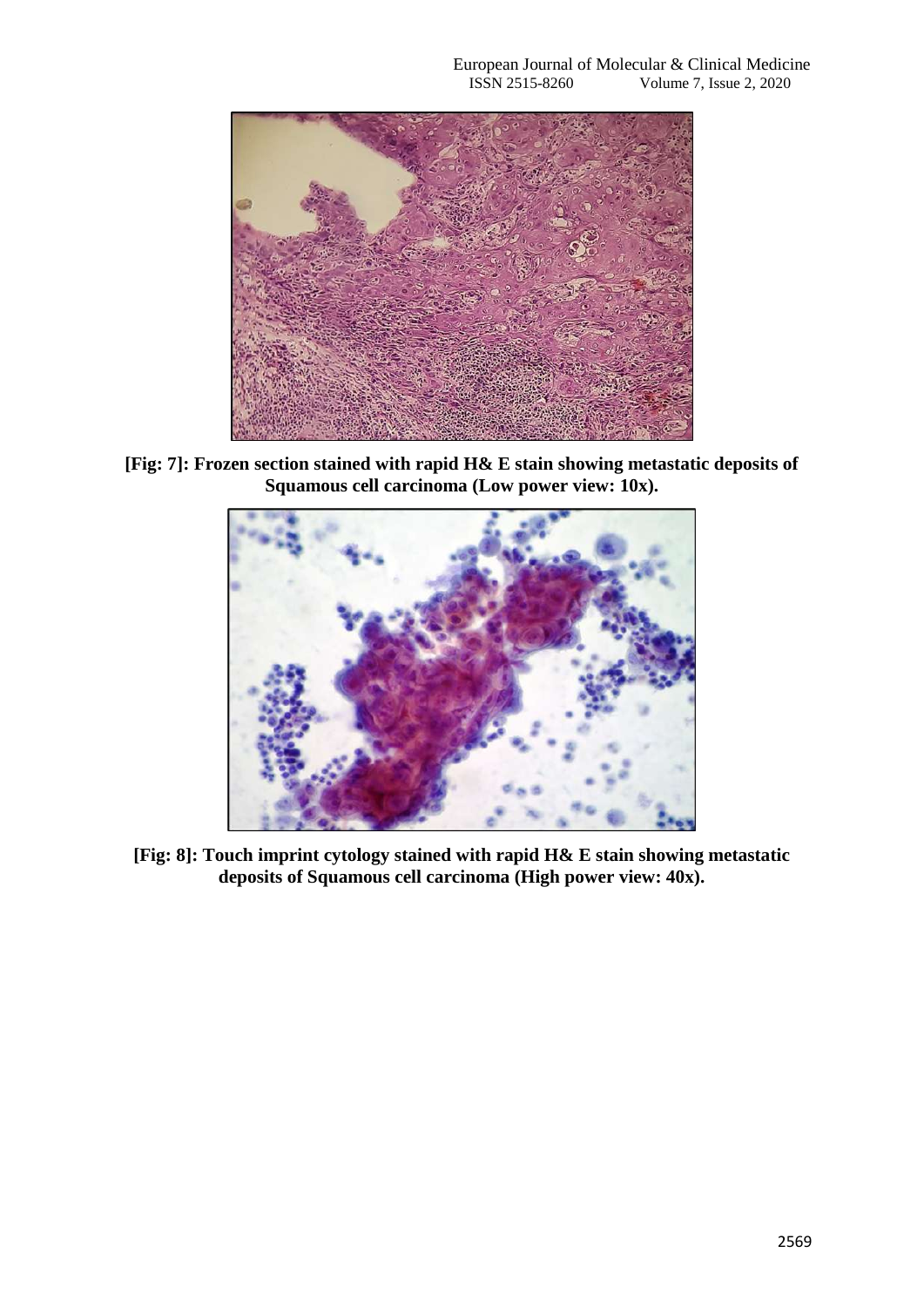

**[Fig: 9]: Paraffin embedded section stained with conventional H& E stain showing metastatic deposits of Squamous cell carcinoma (low power view: 10x).**



**[Fig: 10]: Frozen section stained with rapid H& E stain showing metastatic deposits of colorectal adenocarcinoma (Low power view: 10x).**